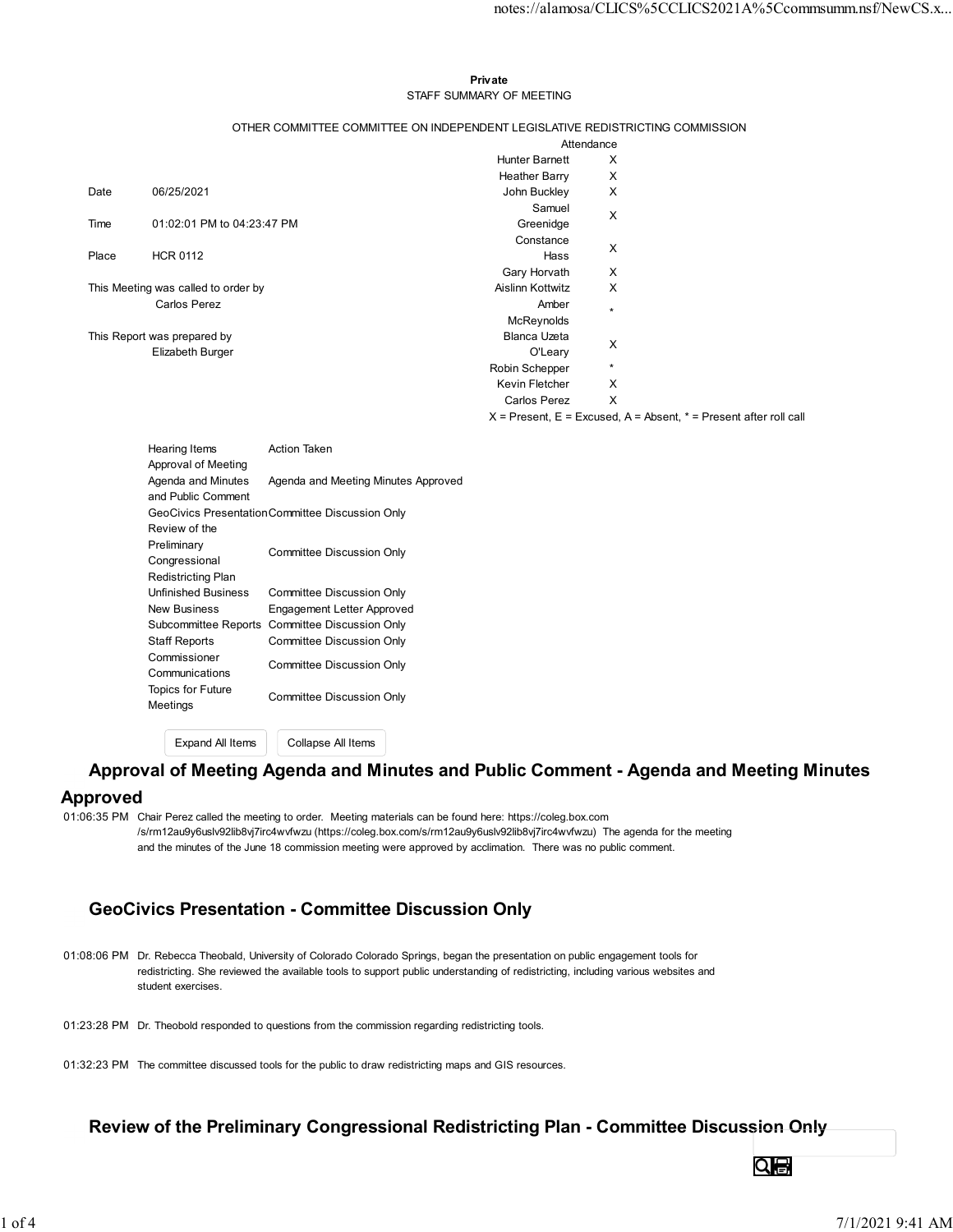- 01:40:01 PM Jeremiah Barry, Independent Legislative Redistricting Commission Staff, shared the preliminary congressional map, noting that the map was created with preliminary data, and it is unknown how the final census data will differ from the preliminary data. He noted that there were public comments asking for two rural districts, and the map creates these districts in the eastern and western parts of the state. He reviewed District 4, noting that population was pulled from El Paso, Douglas, Adams, Arapahoe, and Weld counties to complete District 4. El Paso and Denver Counties were primarily kept whole except for small segments. He discussed the enclaves in Denver, and how segmenting them in the Denver district would have resulted in the drawing of precincts that could have exposed voter identity. The new 8th district is located in the northern Denver suburbs, extending up the 1-25 corridor. This area of the state is fast-growing, and Mr. Barry noted that the goal was to create a district where the Hispanic community could have significant impact on the representation. He described District 2, including all of Larimer County except for the city of Windsor, and discussed the municipal boundaries included in the district. Nearly all of Boulder and Gilpin counties were included in District 2. District 7 is comprised of the remainder of Jefferson County and Douglas County.
- 01:49:31 PM Mr. Barry reviewed the constitutional criteria for drawing the preliminary congressional map, and discussed how the map complies with each requirement.
- 02:02:15 PM Commissioner Kottwitz commented on the effort of staff to keep municipalities whole. Commissioner Hass commented on districts 3 and 4.

# Unfinished Business - Committee Discussion Only

02:06:07 PM Commissioner Perez reviewed the redistricting timeline and the commission's calendar. He noted that he removed the regular Friday commission meetings from the commission's schedule in July and August, due to the public hearing schedule. Commissioners Perez and O'Leary discussed the commission meeting on Tuesday, June 29. The commission discussed holding meetings every other week in July and August to address commission business.

# New Business - Engagement Letter Approved

- 02:16:59 PM Commissioner Perez shared a draft engagement letter for an expert on competitiveness. Commissioner Horvath discussed the services that this expert could provide to the committee. Commissioner Uzeta O'Leary shared her concerns regarding whether the expert would prioritize competitiveness above other constitutional redistricting criteria. She asked what the role of the expert would be. Commissioner Horvath responded, describing the services that the expert could provide to the commission.
- 02:31:23 PM The commission continued to discuss whether or not to engage an expert on competitiveness. The commission discussed how an expert could assist in measuring competitiveness, and commissioners commented about the need for the commissioners to choose measures of competitiveness. The commission discussed measures of competitiveness and whether staff could provide analyses on competitiveness.
- 02:48:38 PM Chair Perez discussed the methodology the expert will apply, noting that the expert will test maps based on an index of competitiveness. Commissioner Schepper discussed the scope of work for the engagement of the competitiveness expert, and suggested that the scope of work be refined. Jessika Shipley, Independent Legislative Redistricting Commission Staff, responded to questions from the commission regarding whether the staff could perform an analysis of competitiveness. Mr. Louis Pino, Independent Legislative Redistricting Commission Staff, commented on the data the staff have, and how to perform an analysis of competitiveness.
- 03:03:32 PM Chair Perez clarified the process for voting on the issue. Mr. Dwayne Liller described the services that he could offer to the commission, and responded to questions from the commission. Ms. Shipley commented regarding hiring a competitiveness consultant.
- 03:23:27 PM Commissioner Barnett stated his belief that there is value in engaging Mr. Liller's services. Commissioner Greenidge discussed his belief that it would be helpful to have recommendations from a neutral party.

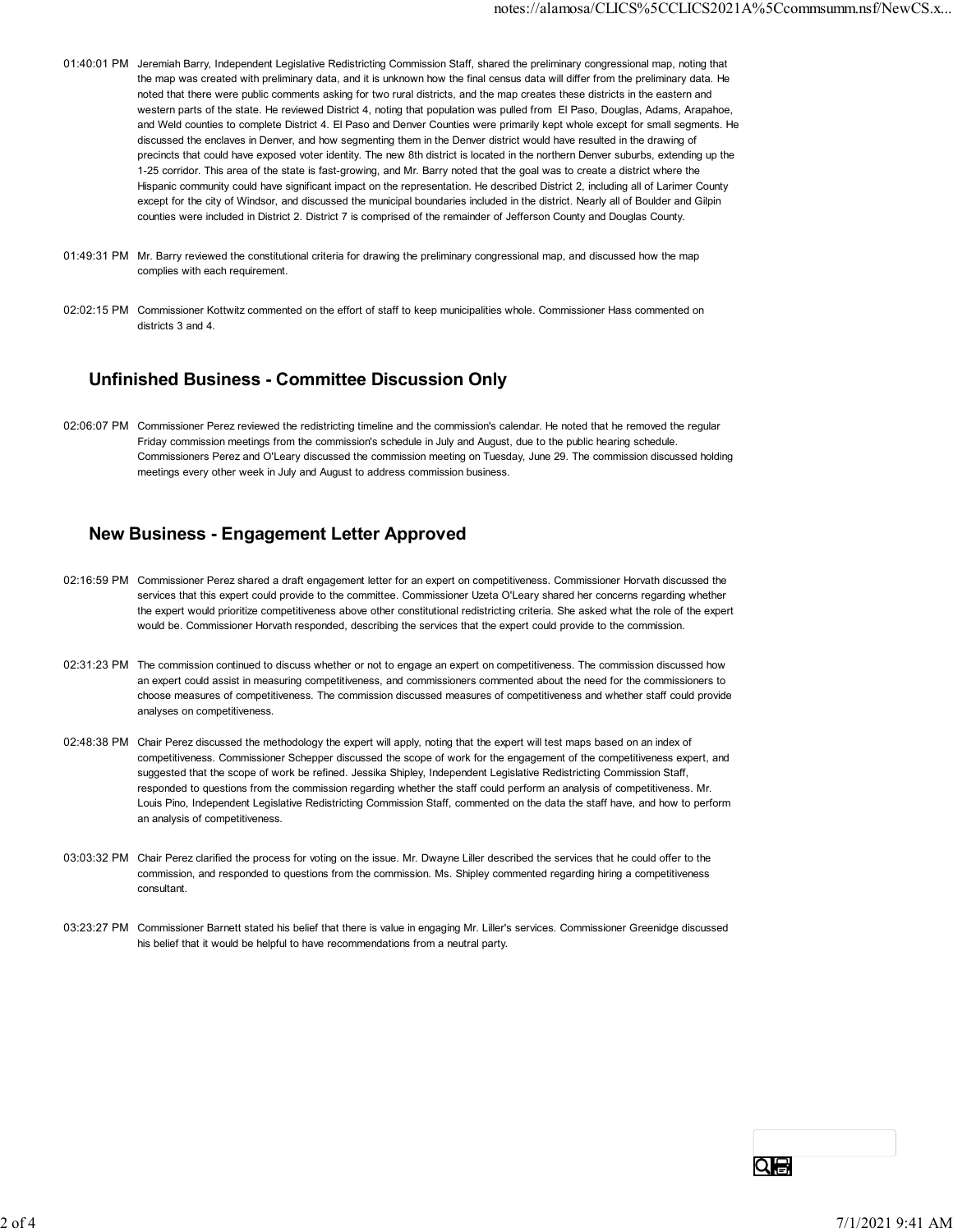|             |                                  | notes://alamosa/CLICS%5CCLICS2021A%5Ccommsumm.nsf/NewCS.x                                                                                                  |
|-------------|----------------------------------|------------------------------------------------------------------------------------------------------------------------------------------------------------|
|             |                                  |                                                                                                                                                            |
| 03:24:25 PM |                                  | Accept letter of engagement and execute a contract with Mr. Dwayne Liller, with the inclusion of                                                           |
|             | Motion                           | language enumerating items that are out of scope and clarifying that he will not be doing work the<br>commission is responsible for (second from Barnett). |
|             | Moved<br>Seconded                | Gary Horvath                                                                                                                                               |
|             | Hunter<br>Barnett                | Yes                                                                                                                                                        |
|             | Heather<br>Barry                 | No                                                                                                                                                         |
|             | John<br><b>Buckley</b>           | Yes                                                                                                                                                        |
|             | Samuel<br>Greenidge              | Yes                                                                                                                                                        |
|             | Constance<br>Hass                | Yes                                                                                                                                                        |
|             | Gary<br>Horvath                  | Yes                                                                                                                                                        |
|             | Aislinn<br>Kottwitz              | Yes                                                                                                                                                        |
|             | Amber<br>Yes<br>McReynolds<br>Fi |                                                                                                                                                            |
|             | Blanca<br>Uzeta                  | No                                                                                                                                                         |
|             | O'Leary<br>Robin                 |                                                                                                                                                            |
|             | Schepper<br>Kevin                | $\mathsf{No}$                                                                                                                                              |
|             | Fletcher<br>Carlos               | $\mathsf{No}$                                                                                                                                              |
|             | Perez                            | Yes                                                                                                                                                        |
|             |                                  | YES: 8 NO: 4 EXC: 0 ABS: 0 FINAL ACTION: PASS                                                                                                              |

03:24:47 PM The commission took a brief recess.

- 03:36:07 PM The commission reconvened. The commission began discussion of the reallocation of incarcerated persons. Commissioner Fletcher shared a memo discussing the arguments in favor and against reallocation. The commission discussed the constitutionality of legislation on the reallocation of incarcerated persons. Ms. Shipley noted that the legislation requires the staff to reallocated the incarcerated popoulation to the census blocks they resided in prior to incarceration. She clarified that the staff will not use the adjusted data to create the maps unless the commission takes an affirmative vote directing staff to do so. The commission discussed the language of the bill and direction to staff. Commissioner O'Leary discussed raising the issue with the commission's outside counsel.
- 03:55:11 PM Commissioner Schepper asked asked if the Congressional Commission had made a determination about how to address the issue, and Ms. Shipley responded that the commission has not decided the issue yet.

## Subcommittee Reports - Committee Discussion Only

04:00:58 PM Commissioner Uzeta O'Leary noted that there were a few changes to the engagement letter for the Voting Rights Act expert and that the letter is still awaiting approval. Commissioner Schepper gave the report from a joint meeting of the Congressional and Legislative Public Heaing Committee meetings, noting that the committees are working on an introductory video to be shown at the public hearings. She discussed the difficulty in finding venues for commission meetings, and direction to staff on how to handle logistical issues. Commissioner Horvath shared the the Mapping and Quantitative Methods Subcommittee report.

# Staff Reports - Committee Discussion Only

04:12:00 PM Julia Jackson, Independent Legislative Redistricting Commission Staff, noted that a search feature has been added to the public comments available on the commission's website. Mr. Pino noted that the Congressional mapping commission is holding a training on the ESRI software, and the Legislative Commissioners were also invited to attend.

## Commissioner Communications - Committee Discussion Only

Qe